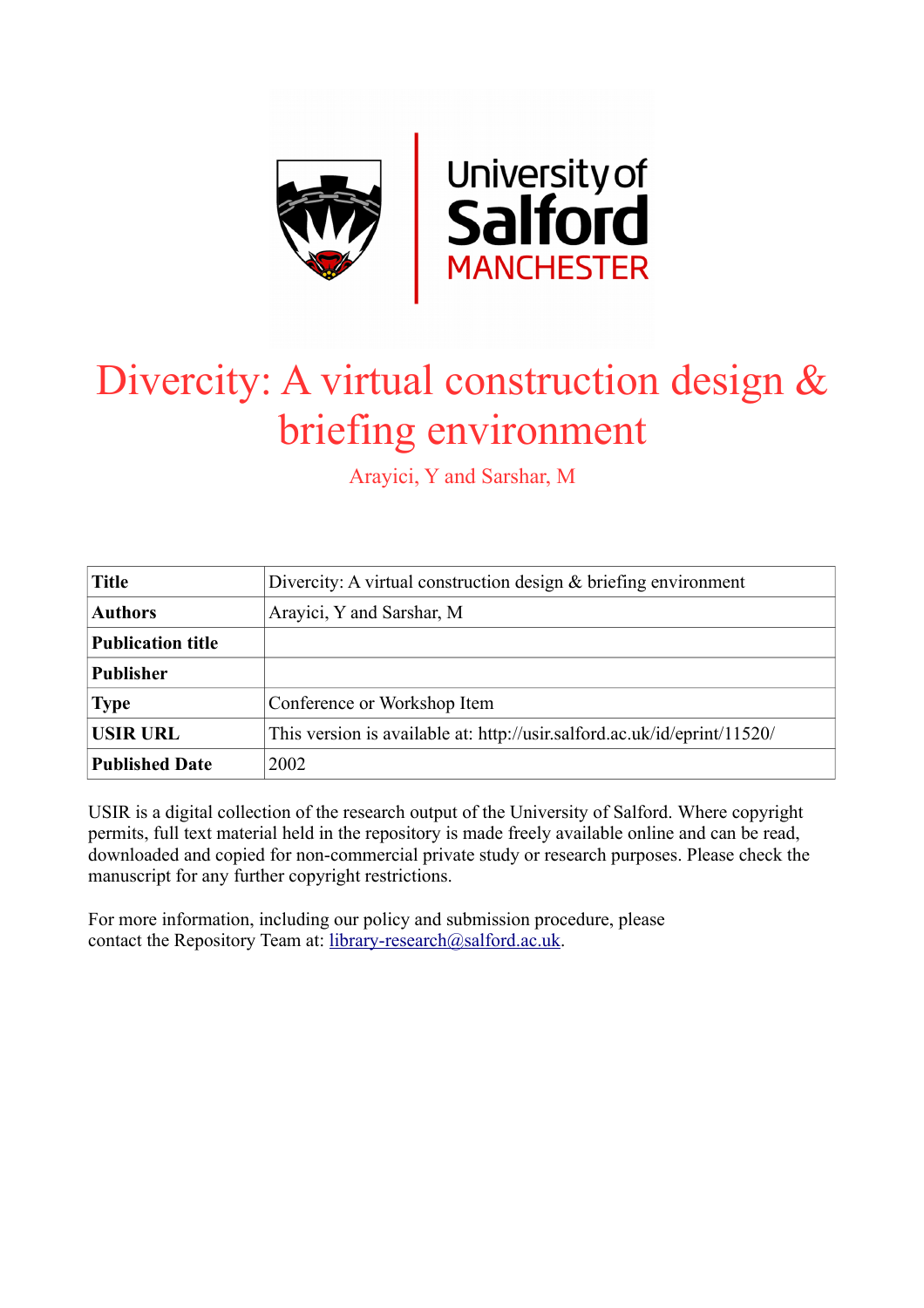# **DIVERCITY: A VIRTUAL CONSTRUCTION DESIGN & BRIEFING**

7<br>**ENVIRONMENT**<br>8<br>**Targin Sarshar**, School of Construction and Property Management, Uni<br>9<br>**Marjan Sarshar**, School of Construction and Property Management, **Yusuf Arayici**, School of Construction and Property Management, University of Salford, Greater Manchester, UK, 9 **Marjan Sarshar**, School of Construction and Property Management, University of Salford, Greater Manchester, 10<br>UK, UK,

## **ABSTRACT**

 *DIVERCITY is a large EU funded project in the area of construction IT undertaken by a European consortium of researchers and practitioners from the construction industry. It is the acronym for Distributed Virtual Workspace for enhancing Communication within the Construction Industry and the prototype that presents the mechanism to smoothly and collaboratively conduct the construction projects from early briefing to the detailed design and even further by the end of the construction phase. To be precise, DIVERCITY aims to supply a shared virtual construction design and briefing environment that enab phase. To be precise, DIVERCITY aims to supply a shared virtual construction design and briefing environment that enables the construction industry to better undertake the client briefing and design review phases of a project.* 

 *DIVERCITY comprises three main workspaces, which are client briefing, design review and construction workspaces respectively. Whilst the Client Briefing workspace enables architect to interact and communicate with client for capturing client needs, the design review workspace allows design team to review the design solution in different respects and the construction workspace helps the planner evaluate optimum buildability for a building through communication with other parties of the design team.*

 *The paper presents the DIVERCITY system and its main six components: Client Briefing, Lighting, Acoustic, Thermal and Heating Simulations, Visual Product Chronology, lastly Site planning & Analysis, how each of them handles different aspects of a construction project in a construction supply chain and how they complement each others to constitute a seamless integrated computer environment for the sake of excellence of briefing and design and construction planning.*

**Keywords**: Briefing, Collaborative Workspace, Distributed Environment, Planning, Simulation, Visualization.

## **INTRODUCTION**

45 The Construction industry is one of the major sectors with 780 billion Euros: it means that the construction industry<br>46 is the largest industry in the industrial employment in Europe with 11 million workers, which equa 46 is the largest industry in the industrial employment in Europe with 11 million workers, which equals 7% of the 47 working population. Furthermore, owing to being dependent on the construction industry, 22 million jobs a 47 working population. Furthermore, owing to being dependent on the construction industry, 22 million jobs are created in other sectors (Brussels, 1997). created in other sectors (Brussels, 1997).

50 Although many sectors such as automotive, manufacturing and services sector have very much benefited from IT for<br>51 better competitiveness, the construction industry have had some difficulties on the same route, which r 51 better competitiveness, the construction industry have had some difficulties on the same route, which resulted in the construction industry lagging behind the other sectors. The constraints that the industry have had ca construction industry lagging behind the other sectors. The constraints that the industry have had can be outlined as follows:

55 • The construction industry is fragmented by nature (Faraj, I., Alshawi, M. 1999). Added to this fragmentation 56 between design team and construction professionals, a high level of complexity of the work flow resulting between design team and construction professionals, a high level of complexity of the work flow resulting from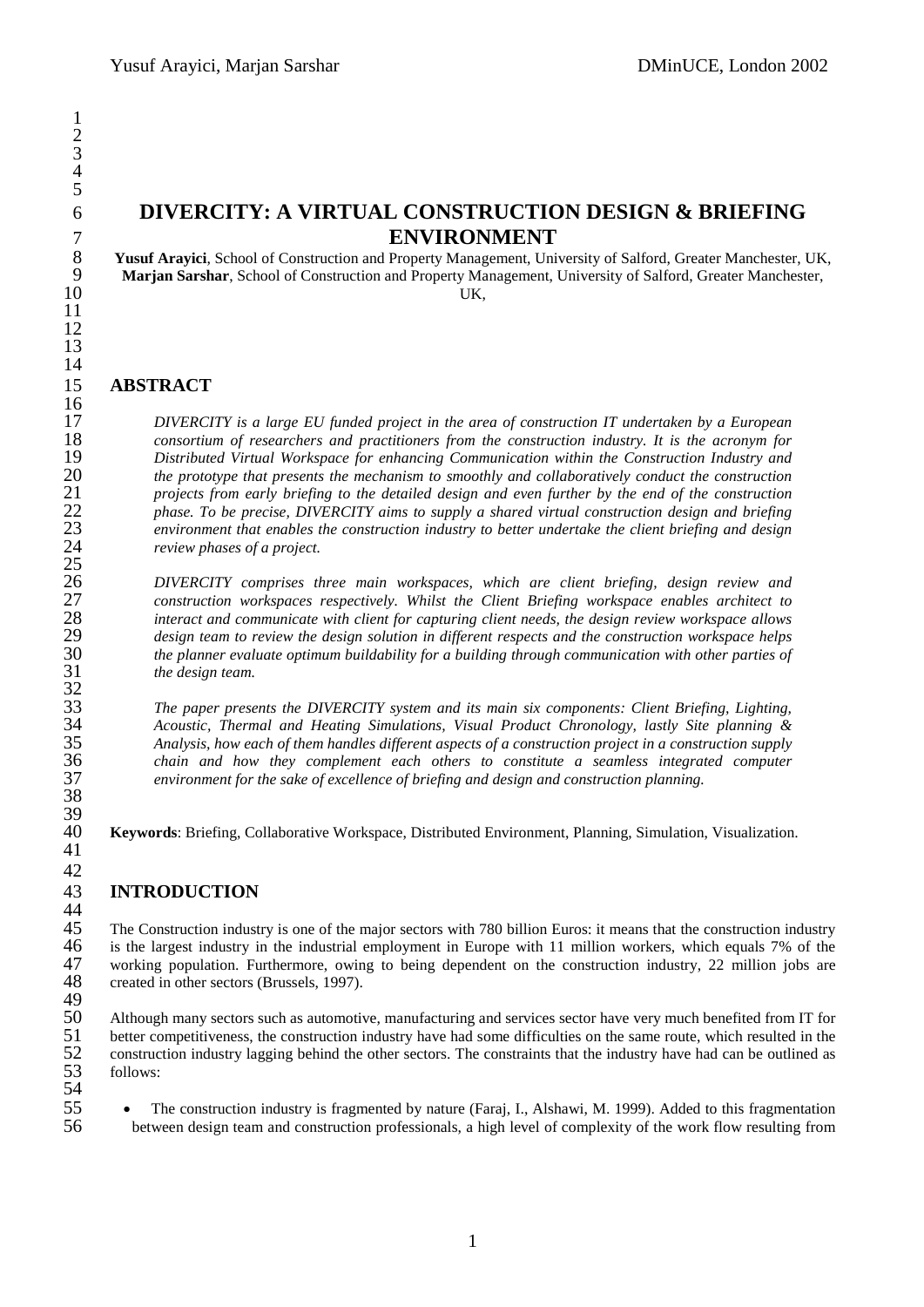57 a high number of different companies working on the same project increases the inefficiency of the fragmentation. For example, repeated processes or functions, duplications due to the lack of communication and 58 fragmentation. For example, repeated processes or functions, duplications due to the lack of communication and<br>59 standardisation that causes waste and lead times in the project lifecycle, extra cost to the client for n 59 standardisation that causes waste and lead times in the project lifecycle, extra cost to the client for non added value activities, etc. value activities, etc.

61 • Design processes are separated from the construction processes which increases the uncertainty and incompatibility between the design solution and actual construction, i.e. poor buildability (Faraj, I., Alshawi, M. 62 incompatibility between the design solution and actual construction, i.e. poor buildability (Faraj, I., Alshawi, M. 63 1999): High uncertainty caused by site conditions as well as modifications in the projects that take 63 1999): High uncertainty caused by site conditions as well as modifications in the projects that take place after the 64 actual construction on site has already started leads to discontinuities between the design and the project execution (Coudret, F., Lombardo, J.C., Marache, M., Soubra, S., 2001). 65 execution (Coudret, F., Lombardo, J.C., Marache, M., Soubra, S., 2001).<br>66 • Clients and some other stakeholders such as local authorities, resident

• Clients and some other stakeholders such as local authorities, residents, etc might have different and wrong<br>67 • erception due to the lack of understanding the 2D architectural and engineering drawings (Coudret, F., 67 perception due to the lack of understanding the 2D architectural and engineering drawings (Coudret, F., 68 Lombardo, J.C., Marache, M., Soubra, S., 2001) or vice versa: Design team could not fully understand the client 68 Lombardo, J.C., Marache, M., Soubra, S., 2001) or vice versa: Design team could not fully understand the client 69 needs due to lack of communication, a shared platform, an understandable VR tool by both client and architecture. In the end, these constraints bring about client dissatisfaction. architecture. In the end, these constraints bring about client dissatisfaction.

 $\begin{array}{c} 71 \\ 72 \\ 73 \end{array}$ In the past, researchers have used IT for providing numerous decision support systems for the professionals involved 73 in the industry (Faraj, I., Alshawi, M., 1999). However, these systems have created islands of automation and are far<br>74 from achieving an acceptable level of integration across disciplines and across the design and con 74 from achieving an acceptable level of integration across disciplines and across the design and construction processes (Faraj, I., Alshawi, M., 1999), and (Kartam N.A., 1994). (Faraj, I., Alshawi, M., 1999), and (Kartam N.A., 1994).

77 It is recognised that greater benefits can be obtained and the above constraints can be greatly reduced if a complete integration based on VR tools is achieved. In this respect, major benefits of a desired integrated VR 78 integration based on VR tools is achieved. In this respect, major benefits of a desired integrated VR environment are considered as follows:

- 81 Improving the co-ordination and communication between the client, design team members and construction professionals by using standard formats, and intuitive VR tools. 82 professionals by using standard formats, and intuitive VR tools.<br>83 • Evaluating the design at the very early stages of the proje
- 83 Evaluating the design at the very early stages of the project lifecycle in terms of architectural, technical, 84 financial and environmental aspects since VR tools allow design team to have a quick and high quality fe 84 financial and environmental aspects since VR tools allow design team to have a quick and high quality feedback<br>85 on the project (Faraj, I., Alshawi, M., 1999). 85 on the project (Faraj, I., Alshawi, M., 1999).<br>86 • Doing what-if scenarios at the detailed de
- 86 Doing what-if scenarios at the detailed design stage to assess the design solution in lighting, acoustic, thermal aspects. 87 aspects.<br>88 · Closi
- 88 Closing the gap between the design team and construction team and providing them with an integrated platform in which they can collaborate for the best buildability and applicable construction planning. 89 platform in which they can collaborate for the best buildability and applicable construction planning.

## 91 **AIMS AND OBJECTIVES**

92<br>93 93 In order to respond the above requirements of the construction industry, DIVERCITY aims to develop a shared<br>94 virtual construction workspace that will enable the companies to conduct client briefing, design review, sim 94 virtual construction workspace that will enable the companies to conduct client briefing, design review, simulate<br>95 what if scenarios, assess buildability, communicate and co-ordinate design activities between stakehol 95 what if scenarios, assess buildability, communicate and co-ordinate design activities between stakeholders involved<br>96 in the project. Overall the DIVERCITY aims to increase the construction companies' competitiveness t 96 in the project. Overall the DIVERCITY aims to increase the construction companies' competitiveness through integration of technology. The Research project has the following objectives: 97 integration of technology. The Research project has the following objectives:<br>98 • Creation of a **client-briefing workspace**, which can facilitate interaction

- 98 Creation of a **client-briefing workspace,** which can facilitate interaction and communication of design ideas between the client and the architect.
- 100 Creation of an interactive **design review workspace**, which can facilitate multi-disciplinary design reviews 101 involving different stakeholders of a construction project, i.e., planners, architects, designers, civi 101 involving different stakeholders of a construction project, i.e., planners, architects, designers, civil-engineers, electrical engineers, contractors, facility managers and security personnel, etc. electrical engineers, contractors, facility managers and security personnel, etc.
- **103** Creation of a virtual **construction workspace**, which can assess the buildability (construction sequence, 104 scheduling, material handling etc.) of a building. scheduling, material handling etc.) of a building.
- **105** Specification and development of a **software framework for integrating the above three workspaces** and sharing them over networks to support collaboration between geographically distributed project team members. sharing them over networks to support collaboration between geographically distributed project team members.
- 107

76<br>77

 $\begin{array}{c} 80 \\ 81 \end{array}$ 

90

## 108 **DIVERCITY APPLICATIONS**

109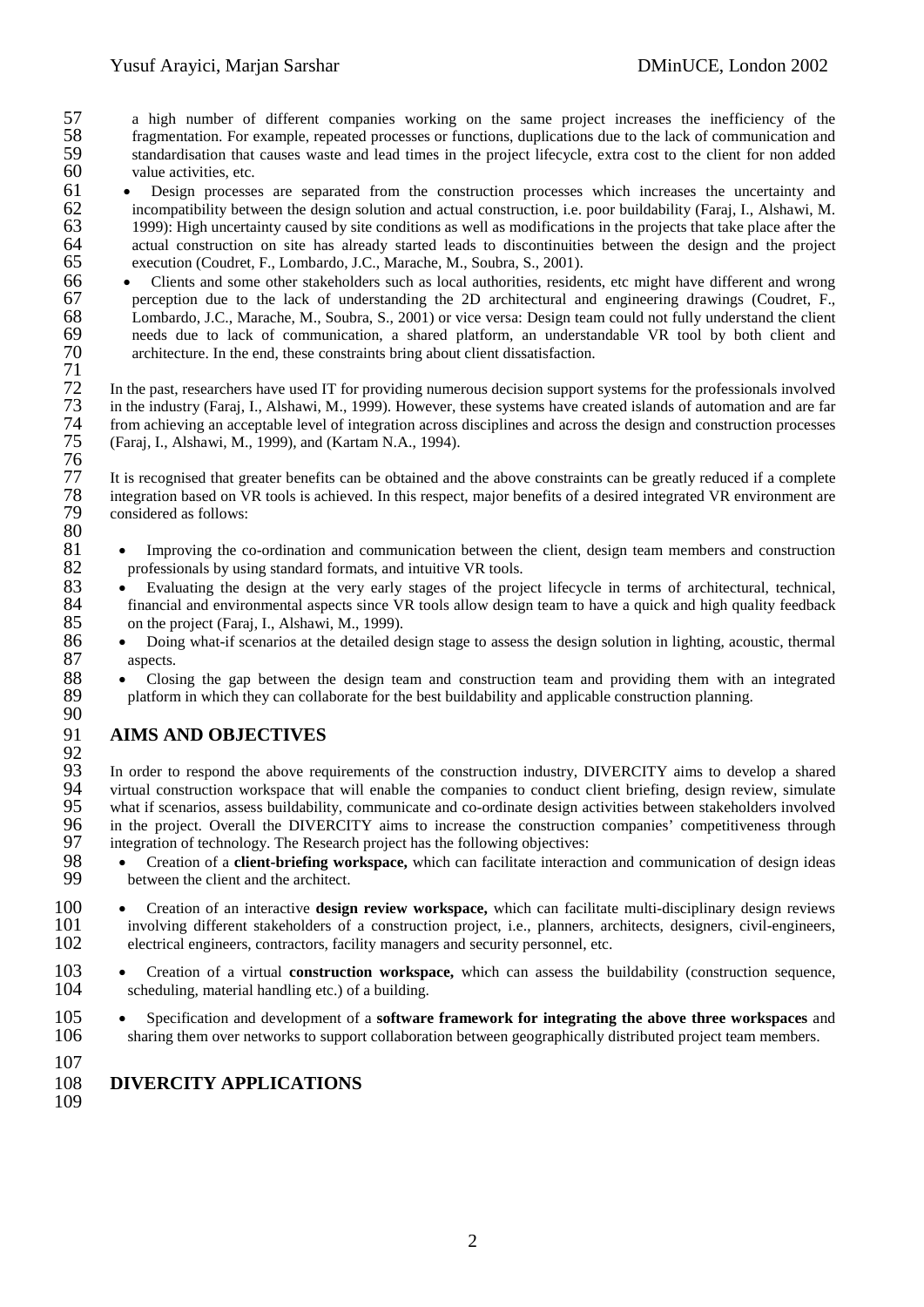110 To achieve its aims, the DIVERCITY project has developed six VR based application prototypes, namely: Client 111 Briefing, Lighting Simulation, Acoustic Simulation, Thermal and Heating Simulation, Site Planning and Ana 111 Briefing, Lighting Simulation, Acoustic Simulation, Thermal and Heating Simulation, Site Planning and Analysis and Visual Product Chronology. and Visual Product Chronology.

## 114 **Client Briefing Application: Pre CAD**

 $\frac{115}{116}$ 116 The Client Briefing application; Pre CAD represents the interface between the client and design team: It is the mechanism for communication of ideas, the exploration of concepts and the presentation of the design. It i 117 mechanism for communication of ideas, the exploration of concepts and the presentation of the design. It is intended<br>118 to produce a single initial design, agreed upon by all parties, and as this design is iteratively 118 to produce a single initial design, agreed upon by all parties, and as this design is iteratively and progressively turned into a formal detailed design. feedback is obtained in order to drive the design process forwar turned into a formal detailed design, feedback is obtained in order to drive the design process forward.

 $\frac{120}{121}$ 121 Recent research carried out at the university of Salford (Barrett P., Stanley C., 1999) suggests that Client Briefing<br>122 should not be seen as an event but as a process, which works in an iterative manner to refine th 122 should not be seen as an event but as a process, which works in an iterative manner to refine the design. Figure 1<br>123 shows the DIVERCITY Client Briefing process and a Pre CAD VR environment. In order to achieve this 123 shows the DIVERCITY Client Briefing process and a Pre CAD VR environment. In order to achieve this process,<br>124 the design team needs to be able to present their design to the client in a manner that the client can eas 124 the design team needs to be able to present their design to the client in a manner that the client can easily<br>125 understand. This presentation process may generate new inputs into the design from either the client or 125 understand. This presentation process may generate new inputs into the design from either the client or the design team. These resultant inputs may be either new parameters for the design, or simple modifications that 126 team. These resultant inputs may be either new parameters for the design, or simple modifications that may be made at the time of the presentation. at the time of the presentation. 128



## 130

113

129 Figure 1: DIVERCITY Client Briefing Process and Pre CAD VR Environment for Client Briefing

#### 131 **Design Review Applications: Lighting, Acoustic and Thermal Simulations**

 $\frac{132}{133}$ 133 In the design/Construction process, detailed design is an important phase where the inputs are represented by a<br>134 rather architectural design (usually drawings on a 1:1000 scale) and the outputs are precise definitio 134 rather architectural design (usually drawings on a 1:1000 scale) and the outputs are precise definition of all technical<br>135 domains related to the design, e.g. structural design, heating and thermal, lighting, acousti 135 domains related to the design, e.g. structural design, heating and thermal, lighting, acoustic, fire safety, etc (Shelbourn M., Soubra S. & J. Martin, 1999). (Shelbourn M., Soubra S. & J. Martin, 1999).

 $\frac{137}{138}$ 138 Although state-of-the-art software tools exist for the detailed design stage, throughout the user requirements capture in the DIVERCITY project, it has been observed that these existing tools suffer from two important 139 in the DIVERCITY project, it has been observed that these existing tools suffer from two important limitations:<br>140 (Shelbourn M., Soubra S. & J. Martin, 1999) (Shelbourn M., Soubra S. & J. Martin, 1999) 141

- **Discontinuities** between the different software tools. This makes the reuse of the results of one technical 143 domain as an input for another technical domain practically impossible:
- 143 domain as an input for another technical domain practically impossible;<br>144  **Lack of 3D real-time inspection** features. Consequently, members **144** • **Lack of 3D real-time inspection** features. Consequently, members of the project team spend too much time trying to (i) understand the project information (ii) to describe this information to one another. 145 trying to (i) understand the project information (ii) to describe this information to one another.

146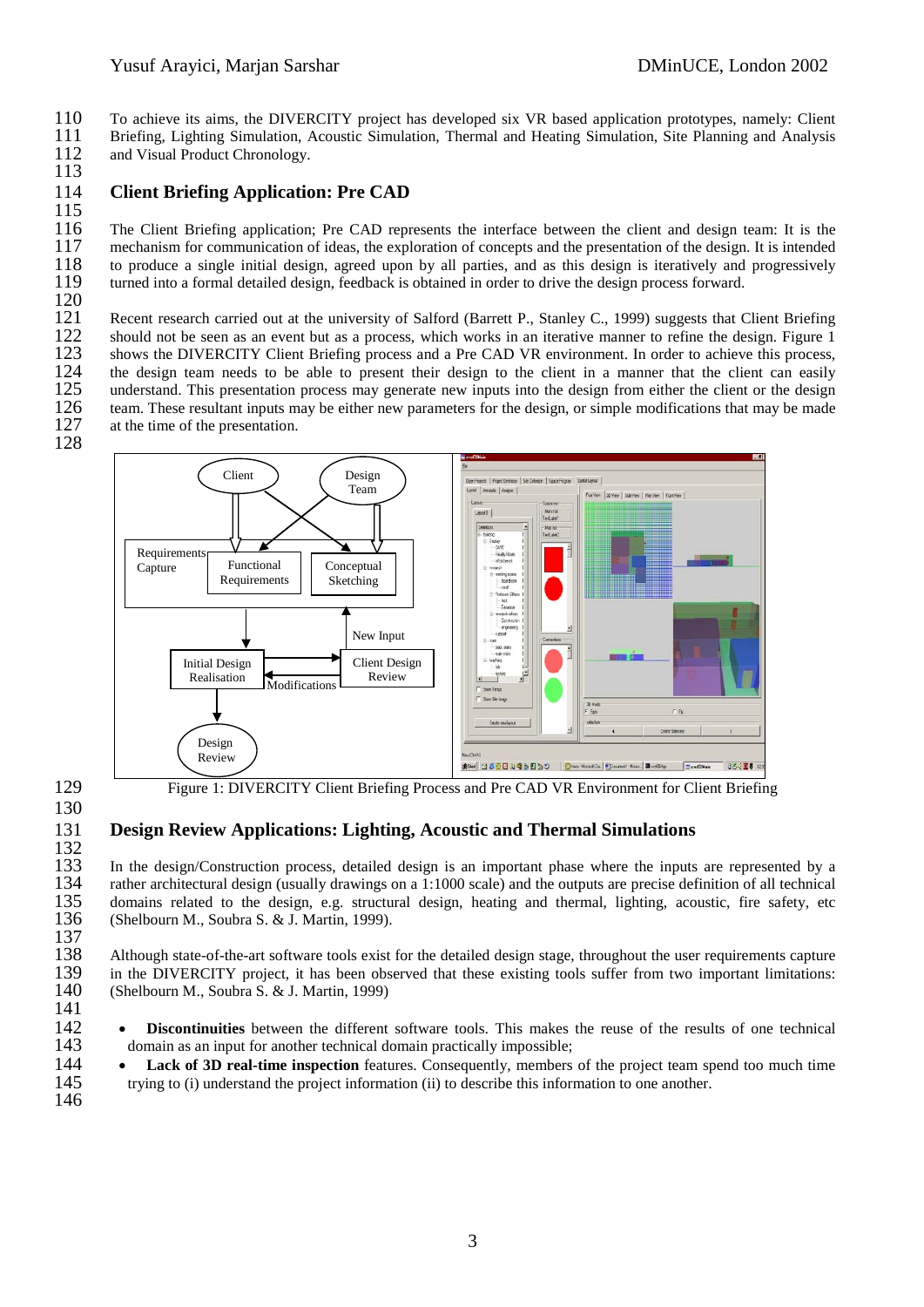147 In order to greatly reduce the above limitations, in the DIVERCITY context an interactive design review workspace that allows the project teams to visualise and interact with the project on a multidisciplinary basis ha that allows the project teams to visualise and interact with the project on a multidisciplinary basis has been created.<br>149 The main features of the design review workspace are as follows: The main features of the design review workspace are as follows:

 $\frac{150}{151}$ 

 $\frac{157}{158}$ 

- <sup>151</sup> Supporting continuous design between different phases and within the detailed design phase using IFC<br><sup>152</sup> (Industry Foundation Classes), which means that the calculation results vielded for one technical domain ca 152 (Industry Foundation Classes), which means that the calculation results yielded for one technical domain can be reused as an input for another technical domain. 153 reused as an input for another technical domain.<br>154 • Model Driven Approach that allows project
- **•** Model Driven Approach that allows project teams to share the same view about the project through a visual and shared conceptual model. As a result substantial improvements can then be made on the communication 155 and shared conceptual model. As a result substantial improvements can then be made on the communication level between the project teams. level between the project teams.

158 Design Review applications within the DIVERCITY scope are:<br>159 • Lighting Simulation by means of which user can visu

- **Lighting Simulation** by means of which user can visualise, with a photo realistic rendering, the lighting conditions of each space taking into account both natural and artificial light sources.
- 160 conditions of each space taking into account both natural and artificial light sources.<br>161 Acoustic Simulations allowing the user to experience what it would be like to li **161** • **Acoustic Simulations** allowing the user to experience what it would be like to live and work in the spaces of the building the building
- **163 Heating and Thermal simulations** in order to assess both energy consumption of a building and thermal comfort conditions in each space; comfort conditions in each space;

## 165<br>166

166 **Lighting Simulations** 167 The lighting simulation module of DIVERCITY provides realistic simulation of light transfers. Moreover, it is the first time that a lighting simulation involving radiosity provides interactive solutions to the user. Th 168 first time that a lighting simulation involving radiosity provides interactive solutions to the user. They can change and move objects or lights in the building and see updated simulation interactively. and move objects or lights in the building and see updated simulation interactively.

170

171 The lighting application will enable the user to look at different ways of lighting the spaces by clicking and dragging<br>172 objects into spaces and placing them at different locations within the space. The reflections 172 objects into spaces and placing them at different locations within the space. The reflections and contrasts from<br>173 surfaces of furniture, walls, windows, etc can be viewed, enabling the user to place lights in their 173 surfaces of furniture, walls, windows, etc can be viewed, enabling the user to place lights in their optimal positions for best lighting in the room. Some example layouts are provided for the client or user to see how 174 for best lighting in the room. Some example layouts are provided for the client or user to see how different positions affect the light in the space. Furthermore, the effect of natural daylight on the spaces can be vie 175 affect the light in the space. Furthermore, the effect of natural daylight on the spaces can be viewed in the simulation. Figure 2 shows some lighting simulation analysis from different perspectives. simulation. Figure 2 shows some lighting simulation analysis from different perspectives.



177



Figure 2: Examples of a rendered scene and object motion in the lighting Simulation

## 180<br>181

181 **Acoustic Simulations** 182 The acoustic module of DIVERCITY offers users the ability to automatically read the CAD-model, to interactively<br>183 change materials of the building components (walls, floors...) and to "listen" to the acoustic environ 183 change materials of the building components (walls, floors...) and to "listen" to the acoustic environment inside a 184 building, taking into account sound scenes inside and outside the room. building, taking into account sound scenes inside and outside the room.

185<br>186

186 Acoustic simulation enables the user to have a realistic experience of the acoustic of a space in building. It yields sounds that can be perceived by the user and used very easily to evaluate the project from acoustic sounds that can be perceived by the user and used very easily to evaluate the project from acoustic point of view.

#### 188<br>189 **Thermal Simulations**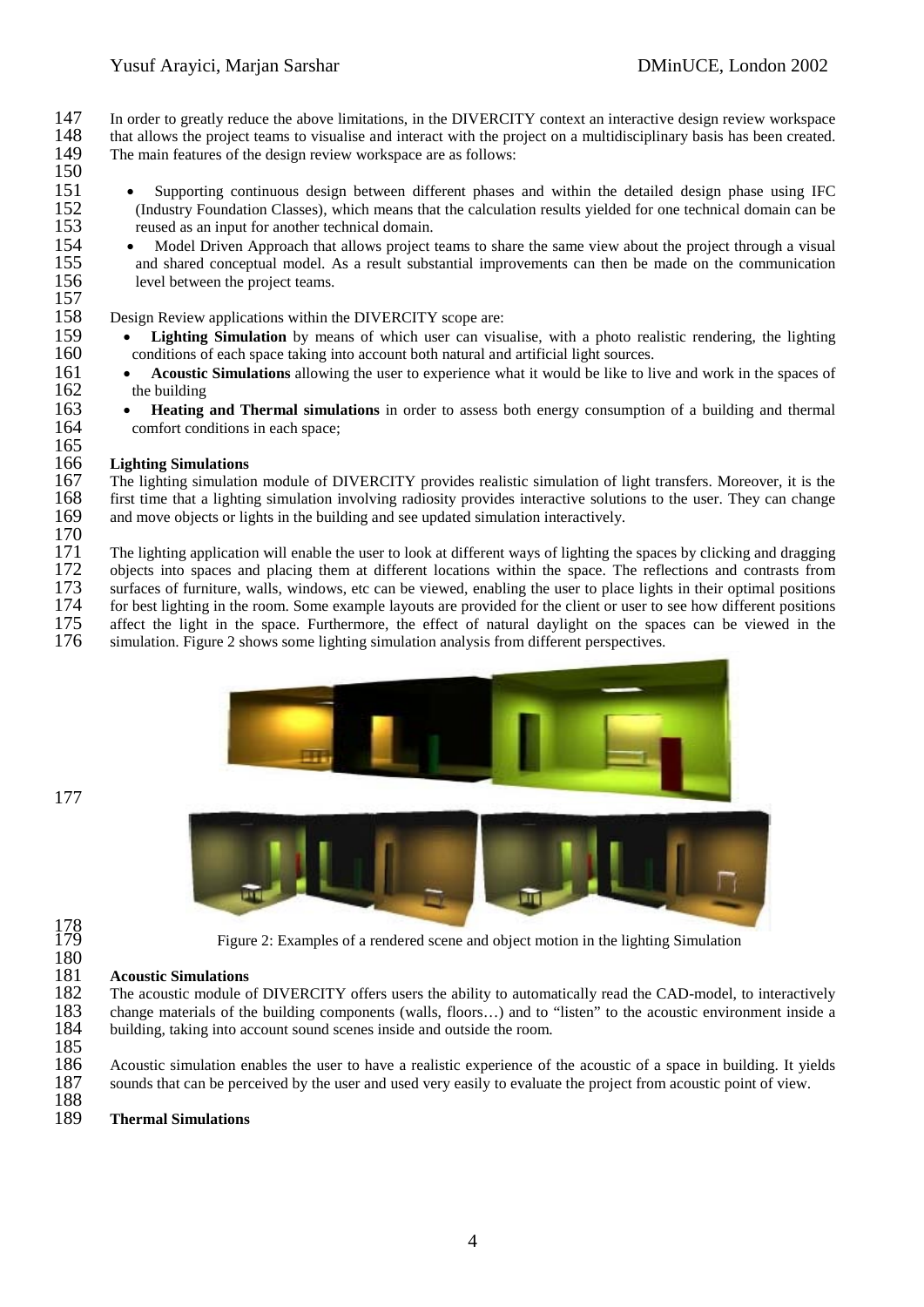190 The thermal module of DIVERCITY offers users the ability to automatically read the CAD-model yielded by a<br>191 CAD tool supporting IFC export, to interactively change materials of the building components (walls, floors, 191 CAD tool supporting IFC export, to interactively change materials of the building components (walls, floors,) and to simulate variation of temperatures in different rooms and calculate exploitation costs. simulate variation of temperatures in different rooms and calculate exploitation costs.

193<br>194 194 The application enables the user to obtain quick feedback on the thermal performances of the building including a<br>195 ealistic visualisation of the temperatures in each thermal space and relevant information about expl 195 realistic visualisation of the temperatures in each thermal space and relevant information about exploitation costs 196 related to the HVAC system. The client or user can change the materials of the building in order t 196 related to the HVAC system. The client or user can change the materials of the building in order to reach a<br>197 compromise between comfort conditions on one hand and exploitation costs on the other. Thermal analysis ca 197 compromise between comfort conditions on one hand and exploitation costs on the other. Thermal analysis can be a<br>198 complex task taking into account diverse parameters such as building geometry, climatic environment, 198 complex task taking into account diverse parameters such as building geometry, climatic environment, HVAC<br>199 systems, behaviour of the occupants, infiltration and natural ventilation, air quality and pollutant transpo 199 systems, behaviour of the occupants, infiltration and natural ventilation, air quality and pollutant transport (Shelbourn M., Soubra S. & J. Martin, 1999). (Shelbourn M., Soubra S. & J. Martin, 1999).

#### 201<br>202 202 **Construction Workspace Applications: Site Planning and Analysis, Visual Product**  203 **Chronology**

204 205 The DIVERCITY construction workspace aims at providing functionality to allow for rehearsing, evaluation, and optimisation of the construction planning stage. It can be thought of as testing the constructibility of a b 206 optimisation of the construction planning stage. It can be thought of as testing the constructibility of a building by<br>207 assessing both temporal and spatial aspects resulting from a planned schedule so as to identify 207 assessing both temporal and spatial aspects resulting from a planned schedule so as to identify and resolve potential<br>208 conflicts that would otherwise impose high costs if treated at a later stages (Fernando T., Kähk 208 conflicts that would otherwise impose high costs if treated at a later stages (Fernando T., Kähkönen K. et al, 2001).

## 209

210 **Site Planning and Analysis** 211 This application aims to design a modelling and simulation platform for supporting the construction site analysis stage, and allow the evaluation and optimisation of the construction site layouts. In particular, it add 212 stage, and allow the evaluation and optimisation of the construction site layouts. In particular, it addresses the space<br>213 planning aspects by assisting with the representation and management of spatial requirements 213 planning aspects by assisting with the representation and management of spatial requirements in the construction  $214$  site (Tawfik H. & Fernando T., 2001). The main functions that are carried out by the site-planning 214 site (Tawfik H. & Fernando T., 2001). The main functions that are carried out by the site-planning application are as follows. 215 follows.<br>216 • Site

- Site layout initialisation: initial layout is generated by the user interacting with a VR environment and populating the construction site with different spaces (vehicles, building components, temporary facilities, etc), 217 populating the construction site with different spaces (vehicles, building components, temporary facilities, etc),<br>218 taking into account schedule information. Alternatively, an initial site layout is constructed from 218 taking into account schedule information. Alternatively, an initial site layout is constructed from GIS or CAD 219 data.<br>220 • Safet
- <sup>220</sup> Safety analysis: determines the hazard zones of site spaces such as cranes, vehicles and equipment, according to their variable degree of risk and dimensions. 221 their variable degree of risk and dimensions.<br>222  $\bullet$  Space analysis: defines movement path and
- <sup>222</sup> Space analysis: defines movement path and fields of vision for people and vehicles, and evaluates accessibility and visibility in the site. and visibility in the site.
- Optimisation: the generation of a favourable spatial arrangement of the site using an optimisation algorithm, a user defined risk minimisation, space use -efficiency- maximisation and travelling cost minimisation criteri 225 user defined risk minimisation, space use -efficiency- maximisation and travelling cost minimisation criteria.<br>226 • The Buildability Schedule provides information on the changing spatial dimensions of objects in the s
- <sup>226</sup> The Buildability Schedule provides information on the changing spatial dimensions of objects in the site over<br><sup>227</sup> ime, such as the size of the building or the material store, etc. This information could then be f 227 time, such as the size of the building or the material store, etc. This information could then be fedback to the site modelling and optimisation modules, to evaluate the site layout at different stages of the construct 228 site modelling and optimisation modules, to evaluate the site layout at different stages of the construction period on the site. on the site.

230 231 **Visual Product Chronology**<br>232 The second application of the 232 The second application of the construction workspace in DIVERCITY is a 4D VR simulation application namely<br>233 Visual Product Chronology that step by step shows how the progress a construction project will look like in 233 Visual Product Chronology that step by step shows how the progress a construction project will look like in practice. 234 The application links a standard IFC based 3D building model with associated construction schedule, which can be prepared with off the shelf project management software package (Fernando T., Kähkönen K. et al. 2001). T 235 prepared with off the shelf project management software package (Fernando T., Kähkönen K. et al, 2001). The first 236 basic process of using 4D simulation application is about linking Building Model with Project Task M 236 basic process of using 4D simulation application is about linking Building Model with Project Task Model. The IFC<br>237 building product model provides the standard for storing all this information. The additional proces 237 building product model provides the standard for storing all this information. The additional processes firstly cover<br>238 the situation where task timings have been changed using project management software package and 238 the situation where task timings have been changed using project management software package and there is a need<br>239 to update the IFC 4D building model with this data. Secondly, the additional processes facilitate the 239 to update the IFC 4D building model with this data. Secondly, the additional processes facilitate the conversions 240 between IFC task model and the used project management software package. Afterwards, updated 4D IFC 240 between IFC task model and the used project management software package. Afterwards, updated 4D IFC model is converted to VRML format for simulation. Subsequently, the software makes it possible to simulate the buildin 241 converted to VRML format for simulation. Subsequently, the software makes it possible to simulate the building<br>242 schedule for example, day by day. The stage that will be reached at the construction site can be seen o 242 schedule for example, day by day. The stage that will be reached at the construction site can be seen on the 243 computer display. The easiest way to use the software is to access it by using an Internet browser, but i 243 computer display. The easiest way to use the software is to access it by using an Internet browser, but it is also<br>244 possible to take advantage of it in virtual-reality studios. Figure 3 shows the process flow and si 244 possible to take advantage of it in virtual-reality studios. Figure 3 shows the process flow and simulation display of the Visual Product Chronology. the Visual Product Chronology.

246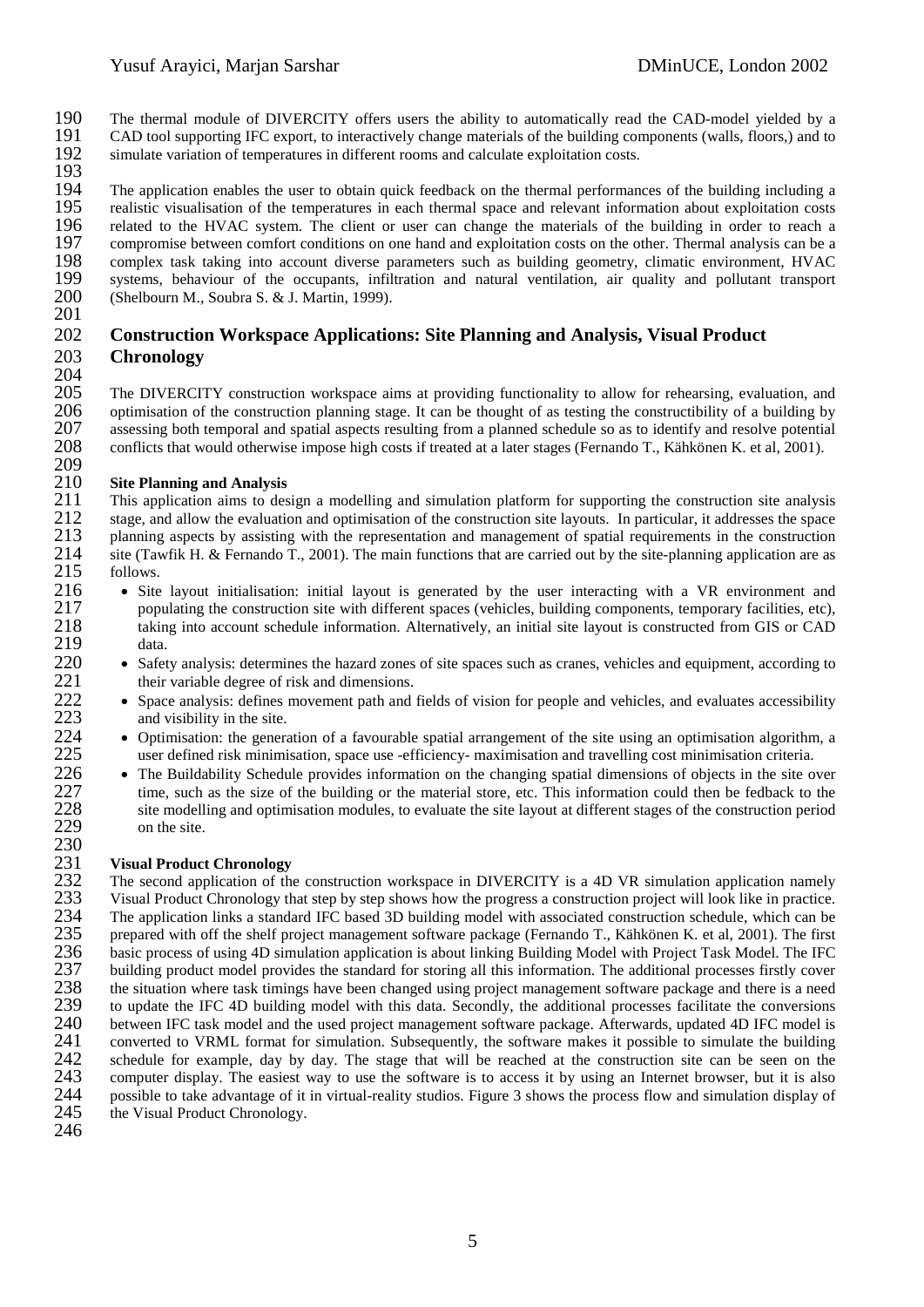

Figure3: VPC Process Flow and 4D simulation display

## 250 **COMMUNICATION AND INTEGRATION**

## 252 **Communication Layer**

254 The Communication Layer is at the heart of the distributed features of the DIVERCITY system. It provides support to allow virtual collaborative spaces at geographically distant sites to work together. 255 to allow virtual collaborative spaces at geographically distant sites to work together.

257 The communication layer of DIVERCITY employs XML as the distribution layer for the exchange of information.<br>258 The implementation of communication layer is based on SOAP (Simple Object Access Protocol) Internet protoc 258 The implementation of communication layer is based on SOAP (Simple Object Access Protocol) Internet protocol.<br>259 One of the main advantages of SOAP protocol is that it deals with proxies and firewalls, which are often 259 One of the main advantages of SOAP protocol is that it deals with proxies and firewalls, which are often very strict in the industry domain (Da Dalto L., Gobbetti E. 2001). The communication layer provides the followin 260 in the industry domain (Da Dalto L., Gobbetti E. 2001). The communication layer provides the followings.<br>261 • Communication between heterogeneous systems, architectures and languages.

- 261 Communication between heterogeneous systems, architectures and languages.
- 262 Robust and secure messages transfer<br>263 Time performances to allow real t
- <sup>263</sup> Time performances to allow real time collaboration (only for specific messages-3D scene motions and 264 updates).
- 265 Multi-user management including identifications and access control.

## 267 **Product Modelling**

269 IFC has been used as the product modelling technology, which was developed by the International Alliance for 270 Interoperability (http://www.jai.org.uk). The IFC defines a single object model of buildings shared by al 270 Interoperability [\(http://www.iai.org.uk\)](http://www.iai.org.uk/). The IFC defines a single object model of buildings shared by all IFC compatible applications. IFC project models enables the users to exchange information accurately and error-

271 compatible applications. IFC project models enables the users to exchange information accurately and error-free<br>272 (Christianson P. et al. 2002). That is to say, an IFC sketch produced in the Pre CAD application can b 272 (Christianson P, et al 2002). That is to say, an IFC sketch produced in the Pre CAD application can be distributed over the communication layer and loaded to the other DIVERCITY applications without any duplications an 273 over the communication layer and loaded to the other DIVERCITY applications without any duplications and repetitions throughout the project lifecycle. repetitions throughout the project lifecycle.

276 As well as the IFC, ISO Part 42 of STEP (Standard for the Exchange of Product Data) is also employed to keep<br>277 track of a geometric representation within the DIVERCITY kernel. Basing our common geometric representati 277 track of a geometric representation within the DIVERCITY kernel. Basing our common geometric representation on<br>278 this standard has enforced common comprehension of geometry by different Data Structuring Layers (Chris 278 this standard has enforced common comprehension of geometry by different Data Structuring Layers (Christianson 279 P, et al 2002). P, et al 2002).

## 281 **CONCLUSION**

283 The paper has described the DIVERCITY R&D effort. The DIVERCITY project aims to develop innovative 284 workspace technologies for the briefing and design phases of the lifecycle. The DIVERCITY system incorporates 285 six main applications each of which responds some special end user requirements from early briefing to t 285 six main applications each of which responds some special end user requirements from early briefing to the detailed design and the construction monitoring stages. Those applications can run comfortably within the DIVER 286 design and the construction monitoring stages. Those applications can run comfortably within the DIVERCITY<br>287 framework. Output of one application can be distributed and be input to another application, which denotes 287 framework. Output of one application can be distributed and be input to another application, which denotes a seamless integration and collaboration for the stakeholders. seamless integration and collaboration for the stakeholders. 289